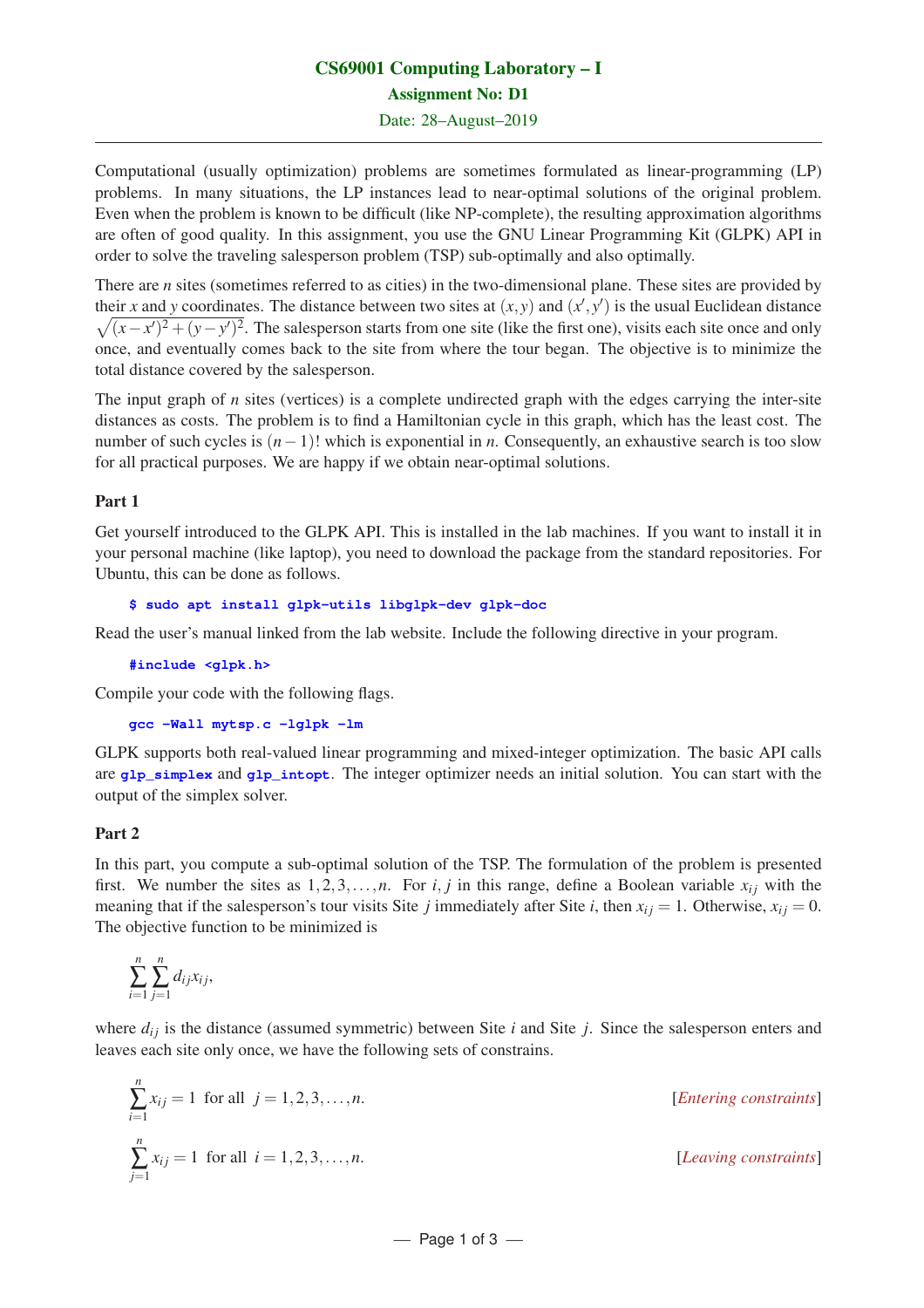Unfortunately, these constraints alone cannot specify Hamiltonian cycles fully. Collections of node-disjoint cycles also qualify as feasible solutions. Even 2-cycles like  $i \rightarrow j \rightarrow i$  can be included. Add the constraints

$$
x_{ij} + x_{ji} \leq 1
$$
 [No 2-cycle constraints]

for all  $i, j \in \{1, 2, 3, \ldots, n\}, i \neq j$ , to avoid the 2-cycles. Likewise, 3-cycles, 4-cycles, 5-cycles, ... can be eliminated by adding more constraints, but the number of constraints will grow exponentially in *n*.

Solve the LP with only the entering, leaving, and no 2-cycle constraints. If the solution is a Hamiltonian cycle, we are done. Otherwise, you have a collection of node-disjoint cycles. Identify all these cycles. We need to stitch the different cycles together again by solving LP instances. If  $i_1 \rightarrow i_2 \rightarrow \ldots \rightarrow i_l \rightarrow i_1$  is such a cycle of length *l*, add the new constraint

$$
x_{i_1i_2} + x_{i_2i_3} + \dots + x_{i_{l-1}i_l} + x_{i_li_1} = l - 1
$$
\n[Cycle-breaking constraints]

in order to forcibly remove one edge from the cycle. When all the cycles of the current solution are so handled, re-solve the LP with these additional constraints. It will produce the desired stitching effect, but may still give a solution with multiple cycles (longer than those from the previous attempt though).

Repeat until you get a solution with only one cycle. This solution is not guaranteed to be optimal, but is expected to be close to optimal. Most importantly, this method runs quite fast, despite multiple invocations of the LP solver. This method can handle, in feasible time, instances with *n* as large as 100.

Write a function **tspsolve1** to implement this algorithm.

#### Part 3

In this part, you write a function **tspsolve2** which produces an optimal solution. On the flip side, this algorithm is noticeably slower than the method of Part 2. Indeed, it is very problematic with this method to handle *n* somewhat larger than 20.

We again start with the entering and leaving constraints of Part 2, but we do not include the no 2-cycle constraints  $x_{ij} + x_{ji} \leq 1$ . Instead we preclude solutions with multiple cycles by introducing *n* integervalued variables  $u_1, u_2, u_3, \ldots, u_n \in \{1, 2, 3, \ldots, n\}$ , where  $u_i$  stands for the serial number of visiting Site *i*. We assume that the salesperson's tour starts from Site 1, so  $u_1 = 1$ . Later, if  $x_{ij} = 1$  (that is, Site *j* is visited immediately after Site *i*), we have  $u_i = u_i + 1$ , This implies that  $u_2, u_3, u_4, \ldots, u_n$  is a permutation of 2,3,4,...,*n*. Since  $u_1 = 1$  always, we may choose not to introduce this variable.

These new variables are now connected with the earlier variables by the constraints

$$
u_i - u_j + nx_{ij} \le n - 1 \text{ for all } i, j \in \{2, 3, 4, \dots, n\}, i \ne j.
$$
 [*Hamiltonian-cycle constraints*]

These constraints ensure that there cannot be a solution with multiple cycles. If such a solution is feasible, there is a cycle not containing Site 1. Let *l* be the length of this cycle. Adding the constraints over the edges of this cycle gives  $nl \leq (n-1)l$  because the *u* variables cancel each other. This implies  $n \leq n-1$ , a contradiction. Conversely, we show that these constraints permit Hamiltonian cycles. If  $x_{ij} = 1$ , we have  $u_j = u_i + 1$ , so  $u_i - u_j + nx_{ij} = n - 1$ . If  $x_{ij} = 0$ , then  $u_i - u_j + nx_{ij} = u_i - u_j$  is evidently  $\le n - 1$ .

Solve the LP instance consisting of the entering, leaving and Hamiltonian-cycle constraints. The objective function remains the same, and depends only on the variables  $x_{ij}$ .

#### The *main*() function

- The reader supplies *n* (the number of sites), and the coordinate pairs of the *n* sites.
- Call **tspsolve1**. Report the iterative refining of the solutions in the multiple LP instances.
- Call **tspsolve2**, and report the solution obtained.